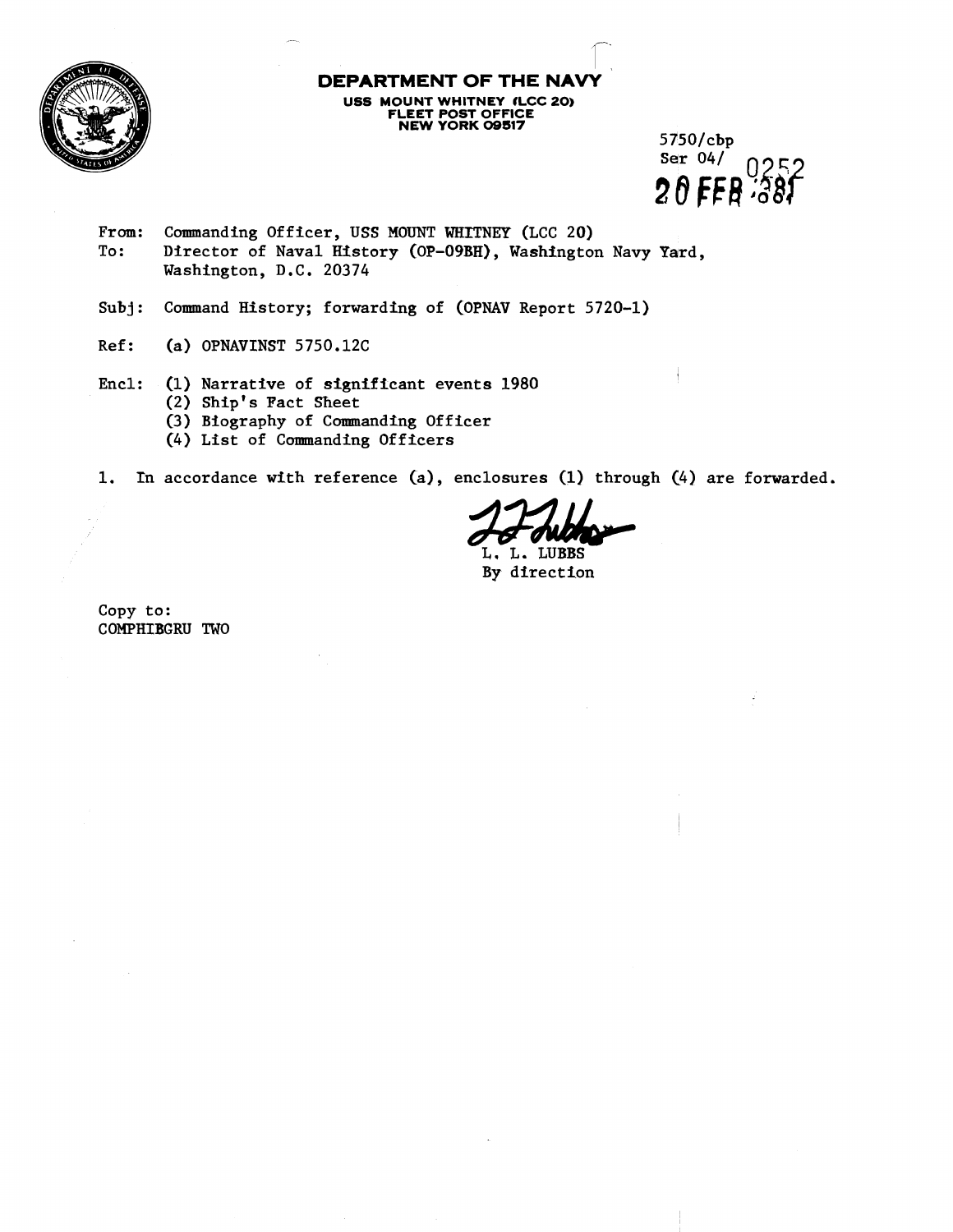## USS MOUNT WHITNEY (LCC-20) NARRATIVE OF SIGNIFICANT EVENTS 1980

- Jan 26 CAPT Vernon C. SMITH relieved Captain John J. KINGSTON as Commanding Officer, USS MOUNT WHITNEY (LCC-20).
- Feb 24-Mar 24 MOUNT WHITNEY conducted Refresher Training in Guantanamo Bay, Cuba.
- Mar 24-27 Inport Nassau, Bahamas. Ship was visited by Governor General of Bahamas.
- Jun 2-3 MOUNT WHITNEY was inspected by Board of Inspection and Survey.
- Jul 22-Aug  $1$  MOUNT WHITNEY conducted Mobile Sea Range READEX 2-80 and controlled live missile firings for several ships.
- Aug 29-Sep 24 MOUNT WHITNEY participated in Exercise United Effort/Teamwork 80 operating with over 60,000 NATO personnel from 8 countries with 116 ships and 400 aircraft. VADM T. J. BIGLEY, COMSTRIKFLTLANT; **RADM** W. C. **HAMM,** Jr., COMPHIBGRU TWO; and BGEN E. C. CHEATHAM, Jr., CG FOURTHMAB; were embarked for the exercise which involved intensive training activity in the North Atlantic.
- Sep 24-30 Ship conducted a port call at Wilhelmshaven, W. Germany.
- oct 3-9 MOUNT WHITNEY conducted a port call at Portsmouth, England.
- Oct 10-15 Ship called at Rotterdam, Netherlands.
- Dec 23 MOUNT WHITNEY earned her third consecutive Battle "E" Award including Engineering and Operations Department "E's" for excellence in missile, gunnery, damage control, and engineering.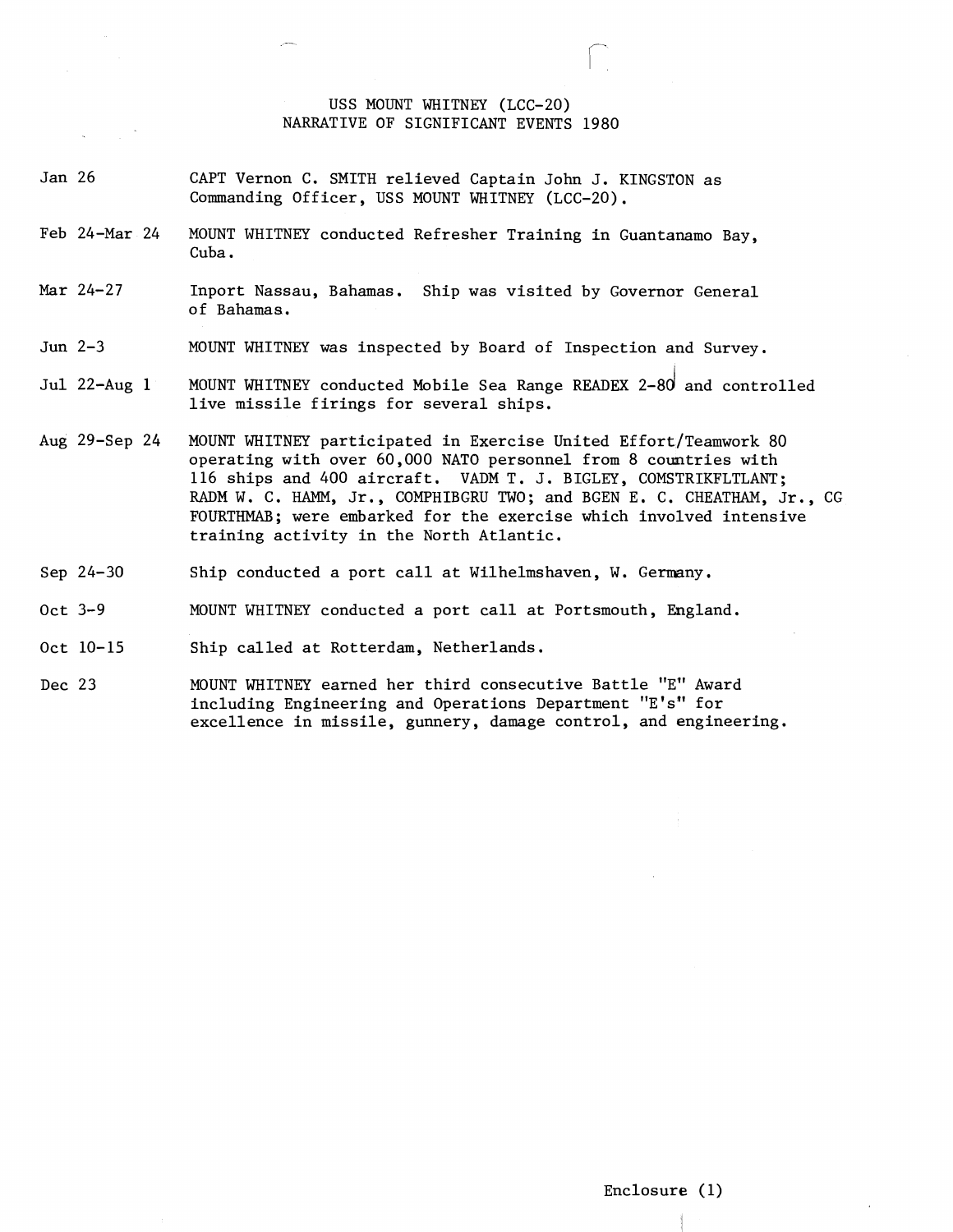## USS MOUNT WRITNEY (LCC-20) FACT SHEET

The **USS MOUNT** WHITNEY **(LCC-20)** was constructed **by** the Newport News Shipbuilding and Drydock Company, and is the second in the Blue Ridge class of command ships.

The ship is named for the 14,946 foot peak in the Sierra Nevada mountain range in California, the first ship in the Navy to bear this name.

The 620 foot MOUNT **WHITNEY,** with a complement of 740 men and officers, serves as flagship for the Commander, U.S. Second Fleet; Commander, Amphibious Group TWO; and the Commanding General, Fourth Marine Amphibious Brigade; and as a command platform for the Commander, Tactical Air Control Group TWO during amphibious operations. The ship is homeported in Norfolk, Virginia.

I Since commissioning, the ship has participated in several fleet exercises in the Mediterranean, the Caribbean and the North Atlantic. The ship under went two six month overhauls in the Philadelphia Naval Shipyard: in 1974 and 1979. MOUNT WHITNEY's long list of accomplishments and awards include participation in the July 4, 1976 International Naval Review in New Pork city. Six Battle Efficiency C'E") awards, receipt of the Meritorious Unit Commendation and numerous department efficiency awards. MOUNT WHITNEY has won consecutive Battle "E" Awards in 1972, 1973, and 1974; and repeated this in 1978, 1979, and 1980. Additionally, in 1980 the ship won departmental efficiency awards in Engineering, Amphibious Assault, Damage Control, Gunnery, Surface to Air Missile System, and in Communications.

One of the largest and most sophisticated command ships ewer commissioned, MOUNT WHITNEY embodies elements of some of the latest military command and communications systems currently in operation, afloat or ashore. A modular amphibious control center gives the Amphibious Task Force Commander control of all tactical phases of landing operation. This control is greatly enhanced by **MOUNT** WRTTNEY's **NTDS** (Naval Tactical Data System) which presents an instantaneous visual display of the tactical situation of friendly and enemy forces. The heart of the system is the four computers located in the Automatic Data Processing Module. Display of tactical information and real time tactical situations is available from any one of the 28 consoles located in the various command control modules. This complex is served by one of the largest tactical intelligence centers and communications units in the Navy.

There are many interesting facts about MOUNT WHITNEY.

The ship's communications center can handle 75,000 messages a month, and its intelligence center is the most sophisticated of its kind afloat in any Navy.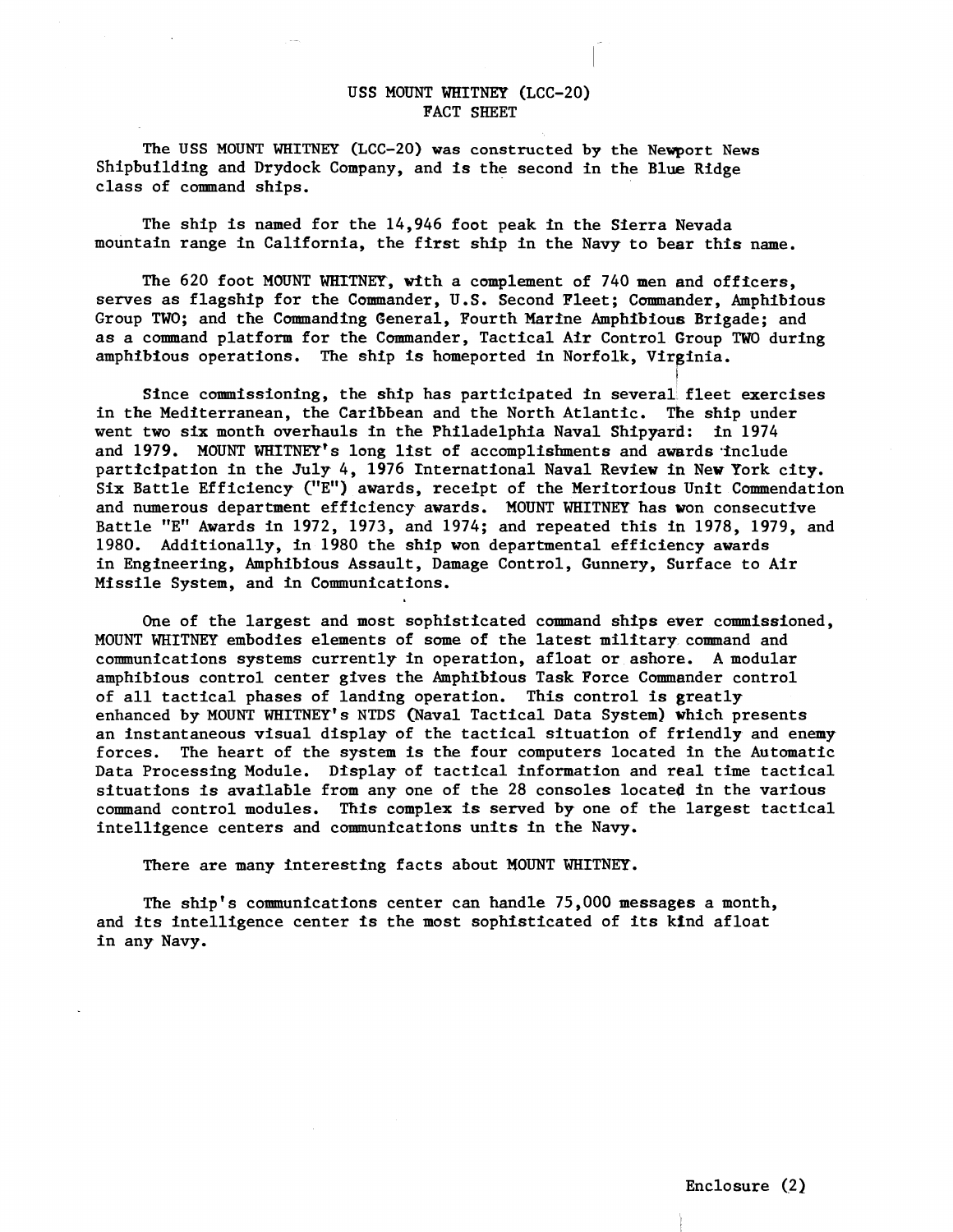Although her main fighting equipment is her electronics and communications suit, MOUNT WRITNEY is also armed with two rapid fire 3"/50 gun mounts and the Basic Point Defense Missile System consisting of two launchers, capable of firing eight Sparrow **IT1** missiles each.

The ship carries enough food to feed the crew for ninety days. It also can transport supplies to support an emergency evacuation of 3,000 people, should this be necessary. **Its** evaporators produce over 100,000 gallons of fresh water daily, enough to meet the needs of a large ocean liner.

The ship travels at a maximum of 23 knots and her fuel capacity is over 1,000,000 gallons of Navy dfstillate and **3P-5** fuel. This would permit the ship to steam at 16 knots for 35 days--from Norfolk, Virginia to Mozambique in the Indfan Ocean and back.

The ship's two anchors weight 11 tons each and are attached to 180 fathoms (1080 feet) of anchor chain. Each chain weighs about  $25$  tons. Tke rudder is aver 22 feet tall and enables **the ship** to turn in a circle 500 yards in diameter. Total electrical capacity is 7,500 kilowatts, a sufficient amount to power a small city.

Enclosure  $(2)$